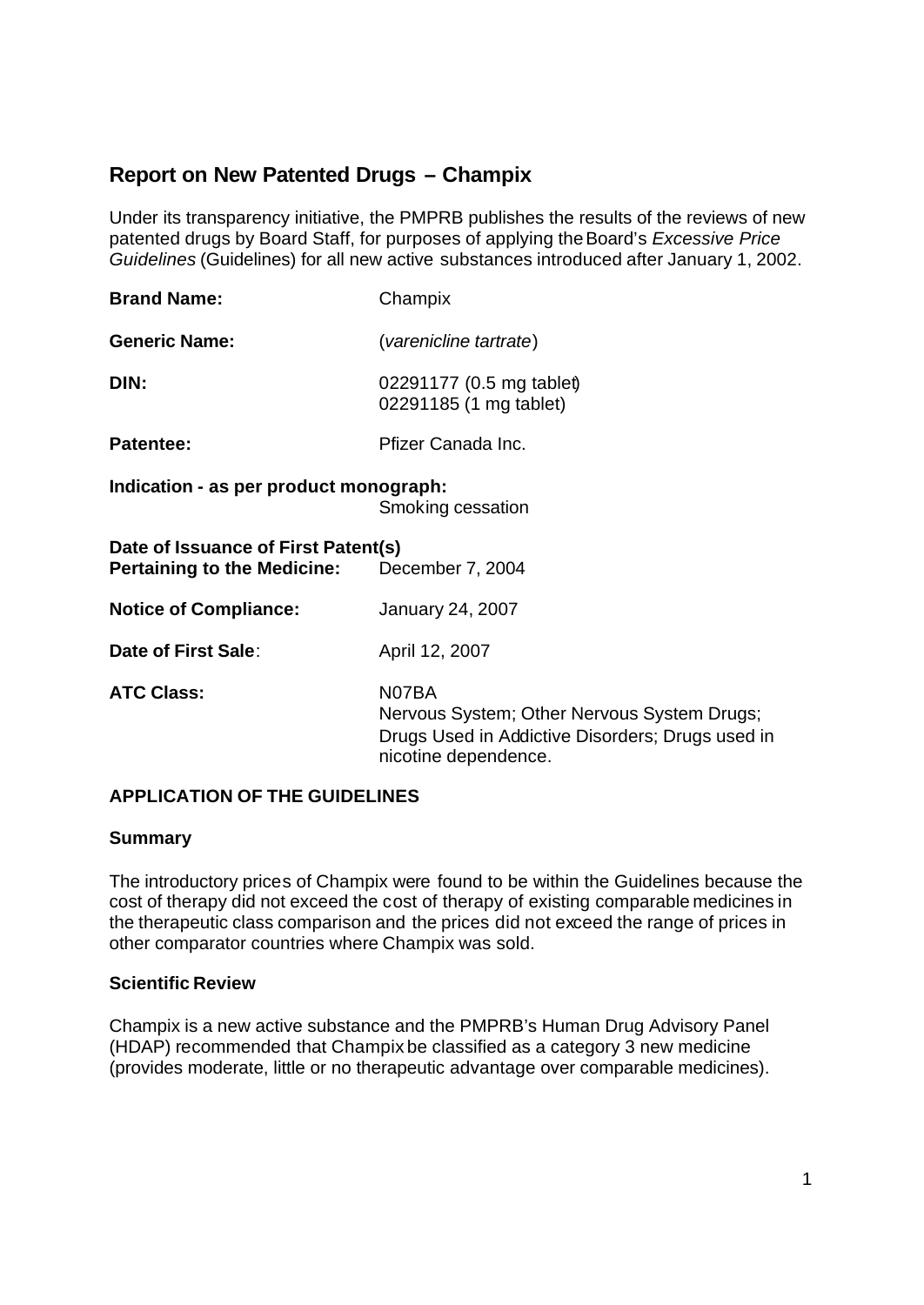The two strengths of Champix are used in combination for smoking cessation. The product monograph sets out that treatment with Champix is for a twelve -week period and is initiated with the 0.5 mg once daily for the first three days . Day four to seven the 0.5 mg should be taken twice daily and day eight to end of treatment the 1 mg is taken twice daily. Patients should set a date to stop smoking and Champix dosing should start 1-2 weeks before this date.

The Therapeutic Class Comparison (TCC) test of the Guidelines provides that the price of a category 3 new drug product cannot exceed the prices of other drugs that treat the same disease or condition. Comparators are generally selected from among existing drug products in the same 4th level of the World Health Organization (WHO) Anatomical Therapeutic Chemical (ATC) classification system that are clinically equivalent in addressing the approved indication. See the PMPRB's *Compendium of Guidelines, Policies and Procedures* for a more complete description of the Guidelines and the policies on TCCs.

The HDAP recommended bupropion (*Zyban and Wellbutrin SR*) and nicotine replacement products (Habitrol*, Nicoderm, Nicotrol, Prostep, Nicorette Gum and Nicorette Inhaler*) as the most appropriate comparators for Champix. They share the same  $4<sup>th</sup>$  level ATC class, and all these drug products are used and/or approved for smoking cessation therapy and are considered standard therapy.

The Guidelines provide that the dosage recommended for comparison purposes will normally not be higher than the maximum of the usual recommended dosage. Comparative dosage regimens for Champix and the comparators are based on product monographs, guidelines and published clinical trials.

### **Price Review**

Under the Guidelines, the introductory price of a new category 3 drug product will be presumed to be excessive if it exceeds the price of all of the comparable drug products based in the TCC test, or if it exceeds the prices of the same medicine in the seven countries listed in the *Patented Medicines Regulations, 1994* (Regulations*).*

The Guidelines also provide that the PMPRB reserves the right to exclude from the TCC test any drug product it has reason to believe is being sold at an excessive price. At the time of this review the price of Nicoderm (nicotine) was subject to a Notice of Hearing ; it was excluded from the TCC test. No publicly available prices were found for Prostep (nicotine) and it was also excluded from the TCC test.

The prices of Champix were within the Guidelines as the cost of treatment did not exceed the cost of treatment of the comparable medicines and did not exceed the range of the prices of the same medicine in the countries listed in the Regulations .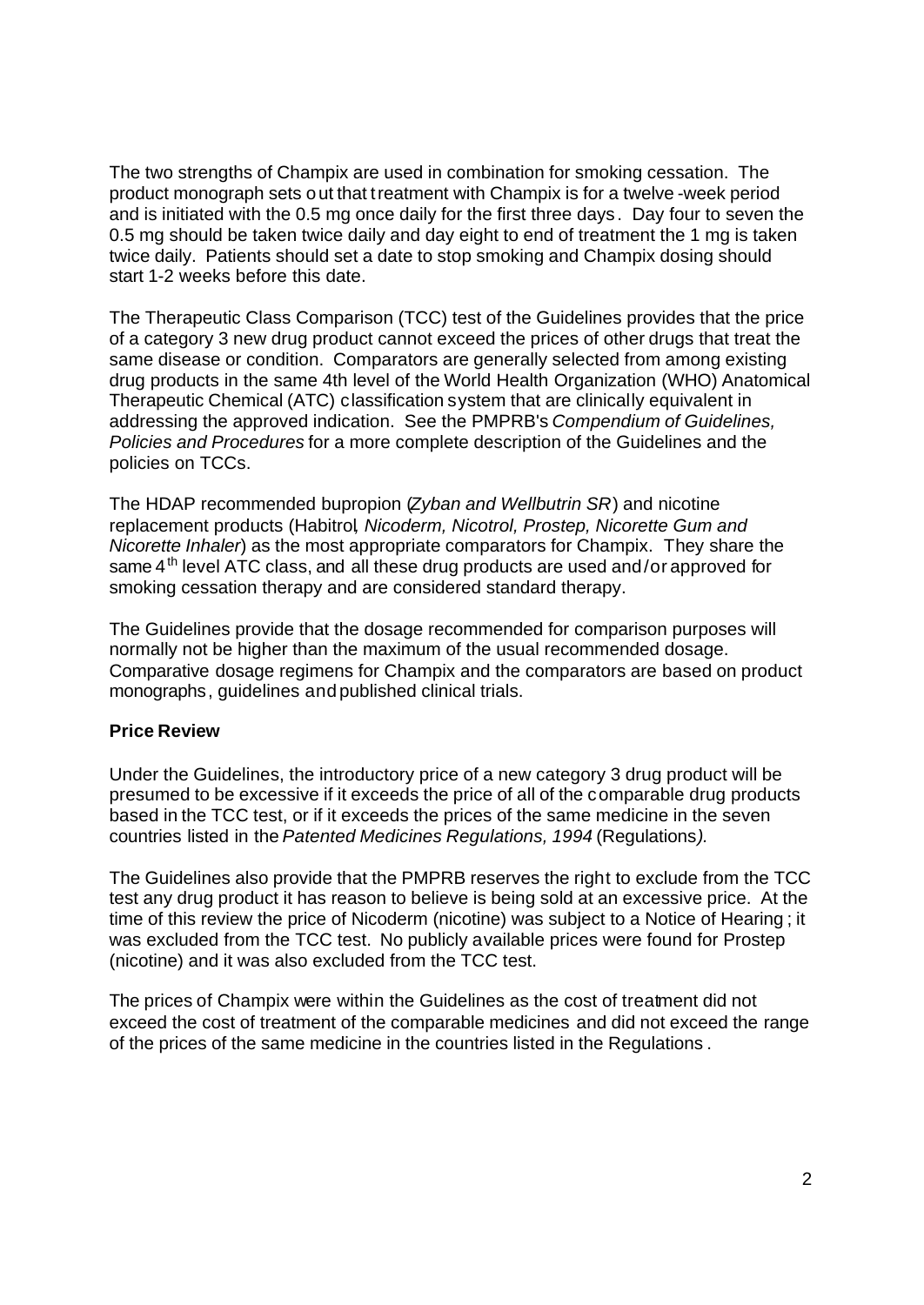| <b>Brand Name</b><br>(generic) | <b>Strength</b> | Dosage Regimen<br>(12 Weeks) | <b>Unit Price</b> | <b>Cost per</b><br><b>Treatment</b> |
|--------------------------------|-----------------|------------------------------|-------------------|-------------------------------------|
|                                |                 |                              |                   | (12 Weeks)                          |
| Champix                        | 0.5 mg tablet   | 11 tablets                   | $$1.6850^{(1)}$   | \$18,5350                           |
| (varenicline tartrate)         |                 |                              |                   |                                     |
|                                | 1 mg tablet     | $\ddot{}$                    |                   |                                     |
| Champix                        |                 | 154 tablets                  | $$1.6850^{(1)}$   | \$259.4900                          |
| (varenicline tartrate)         |                 |                              |                   | \$278.0250                          |
| Habitrol                       | 21 mg patch     | 42 patches                   | $$2.6786^{(2)}$   | \$112.5012                          |
| (nicotine)                     |                 |                              |                   |                                     |
| $\ddot{}$                      | 14 mg patch     | ÷                            | $+$               | $+$                                 |
| Habitrol                       |                 | 21 patches                   | $$2.6786^{(2)}$   | \$56.2506                           |
| (nicotine)                     | 7 mg patch      |                              |                   |                                     |
| $\pm$                          |                 |                              |                   | $\pm$                               |
| Habitrol                       |                 | 21 patches                   | $$2.6786^{(2)}$   | \$56.2506                           |
| (nicotine)                     |                 |                              |                   | \$225.0024                          |
| Nicorette Gum                  | 4 mg piece      | 1008 pieces                  | $$0.2883^{(2)}$$  | \$290.6064                          |
| (nicotine)                     |                 |                              |                   |                                     |
| Nicorette Inhaler              | 10 mg dose      | 1008 cartridges              | $$0.7500^{(3)}$$  | \$756.0000                          |
| (nicotine)                     |                 |                              |                   |                                     |
| Nicotrol                       | 24.9 mg/        | 56 patches                   | $$3.3700^{(3)}$   | \$188.7200                          |
| (nicotine)                     | 30 sq cm        |                              |                   |                                     |
| $\ddot{}$                      | $\ddot{}$       | $\ddot{}$                    |                   | $\pm$                               |
| Nicotrol                       | 16.9 mg/        | 14 patches                   | $$3.3700^{(3)}$   | \$47.1800                           |
| (nicotine)                     | 20 sq cm        |                              |                   |                                     |
| $\ddot{}$                      | $\pm$           | +                            |                   | +                                   |
| Nicotrol                       | $8.3$ mg/       | 14 patches                   | $$3.3700^{(3)}$   | \$47.1800                           |
| (nicotine)                     | $10$ sq cm      |                              |                   | \$283.0800                          |
| <b>Wellbutrin SR</b>           | 150 mg tablet   | 165 tablets                  | $$0.8162^{(2)}$$  | \$134.6730                          |
| (bupropion)                    |                 |                              |                   |                                     |
| Zyban                          | 150 mg tablet   | 165 tablets                  | $$0.8000^{(2)}$$  | \$132.000                           |
| (bupropion)                    |                 |                              |                   |                                     |

## **Introductory Period (April to June 2007)**

#### **Sources :**

(1) PPS, July 2007

(2) Liste de médicaments publiée par la Régie de l'assurance maladie du Québec, April 2007

(3) Association québécoise des pharmaciens propriétaires, Juillet 2007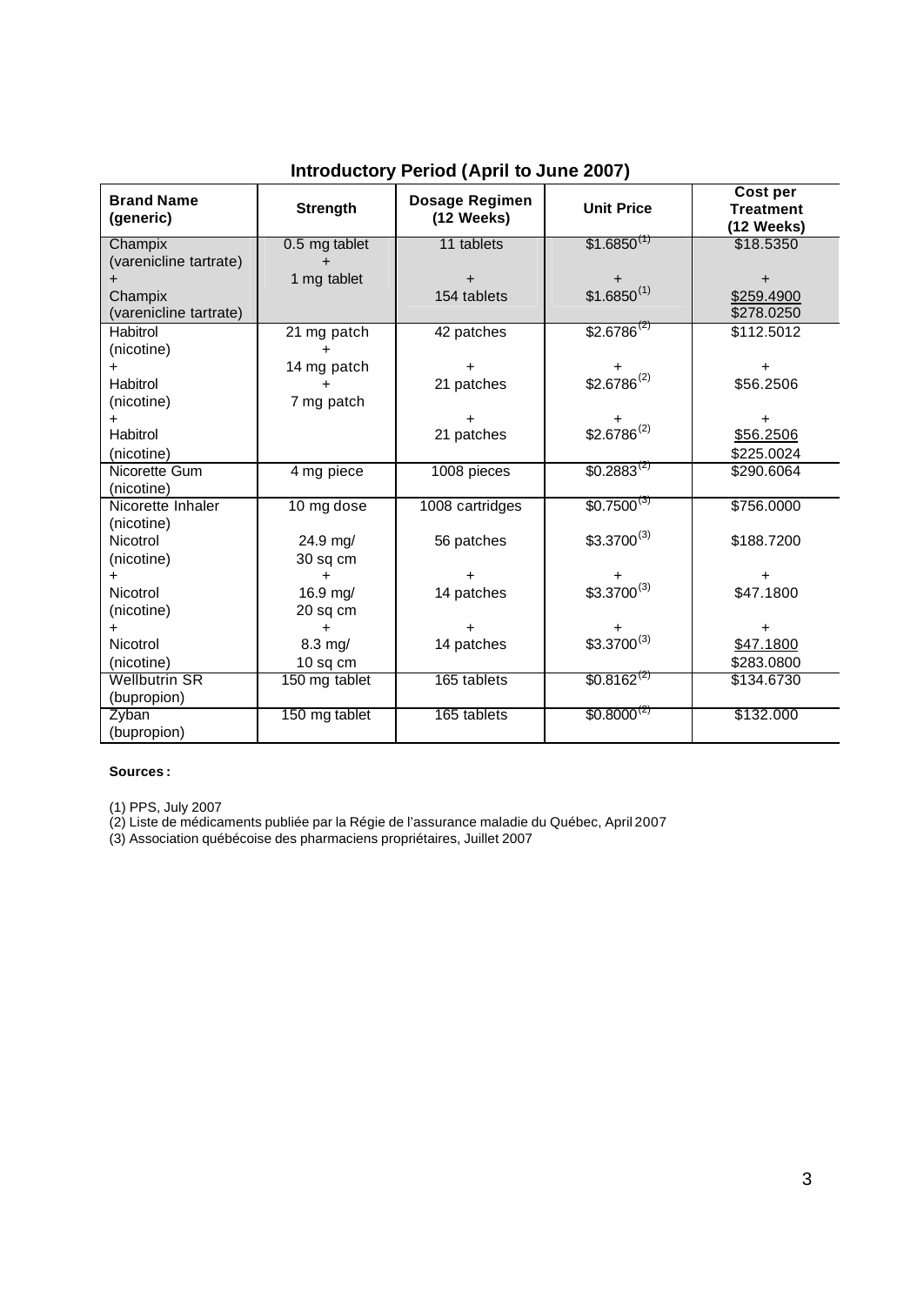In 2007, Champix was being sold in France, Germany, Italy, Sweden, Switzerland, United Kingdom and the United States. In compliance with the Guidelines, the prices in Canada did not exceed the range of prices in those countries; the prices of Champix in Canada were the lowest.

*Where comparators and dosage regimens are referred to in the Summary Reports, they have been selected by the HDAP for the purpose of carrying out the PMPRB's regulatory mandate, which is to review the prices of patented medicines sold in Canada to ensure that such prices are not excessive. The publication of these reports is also part of the PMPRB's commitment to make its price review process more transparent.*

*The information contained in the PMPRB's Summary Reports should not be relied upon for any purpose other than its stated purpose and is not to be interpreted as an endorsement, recommendation or approval of any drug nor is it intended to be relied upon as a substitute for seeking appropriate advice from a qualified health care practitioner.*

# **References – Champix**

- 1. Anon. Champix Scientific Discussion. European Medicines Evaluation Agency. Published October 11, 2006. Available at: http://www.emea.europa.eu/humandocs/Humans/EPAR/champix/champix.htm
- 2. Anon. Varenicline (Chantix) for tobacco dependence. Med Lett Drugs Ther. 2006 Aug 14-28;48(1241-1242):66-8.
- 3. Canadian Pharmacists Association. e-CPS [database on the Internet; cited 04 December 2006]. Ottawa: Canadian Pharmacists Association; 2006.
- 4. Frishman WH, Mitta W, Kupersmith A, Ky T. Nicotine and non-nicotine smoking cessation pharmacotherapies. Cardiol Rev. 2006 Mar-Apr;14(2):57-73.
- 5. Gonzales D et al. Vareniclin, an  $\alpha$ 4ß2 nicotinic acetylcholine receptor partial agonist, vs sustained-release bupropion and placebo for smoking cessation: a randomized controlled trial. JAMA 2006;296:47-55.
- 6. Gonzales D, Rennard SI, Nides M, Oncken C, Azoulay S, Billing CB, et al. Varenicline, an alpha4beta2 nicotinic acetylcholine receptor partial agonist, vs sustained-release bupropion and placebo for smoking cessation: a randomized controlled trial. JAMA. 2006 Jul 5;296(1):47-55.
- 7. Health Canada. Notice of Compliance Search [database on the Internet; cited 03 December 2006]. Available from: http://www.nocdatabase.ca/
- 8. Health Canada. Overview of Health Risks of Smoking. Available from: http://www.hcsc.gc.ca/hl-vs/tobac-tabac/res/news-nouvelles/fs-if/risks-risques\_e.html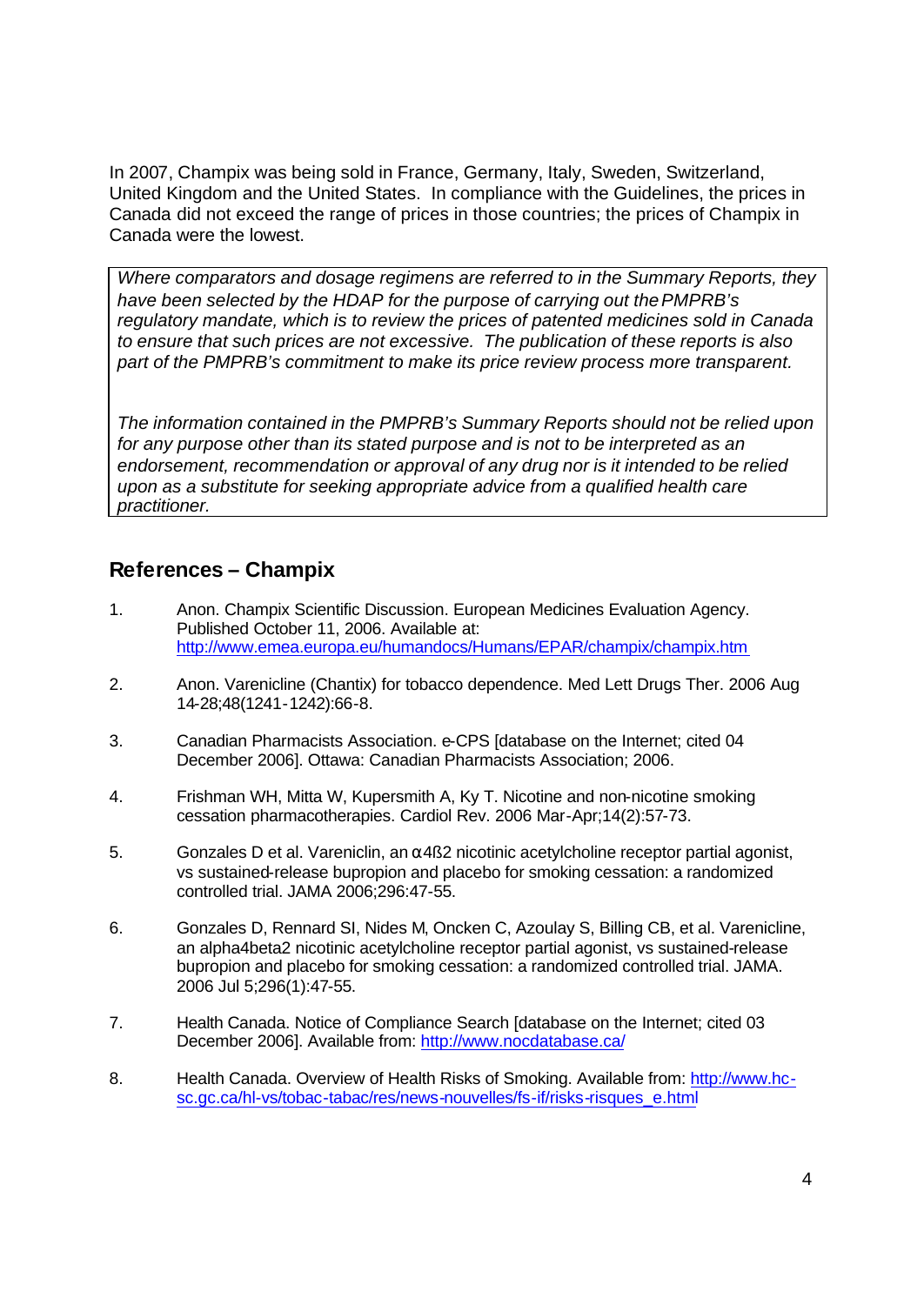- 9. Health Canada. Smoking Rates: Canadian Tobacco Use Monitoring Survey. Available from: http://www.hc-sc.gc.ca/hl-vs/tobac-tabac/res/news-nouvelles/fs-if/ctumsesutc\_e.html
- 10. Jain A. Treating nicotine addiction. BMJ. 2003 Dec 13;327(7428):1394-5. Available from: http://www.bmj.com/cgi/reprint/327/7428/1394
- 11. Jorenby DE et al. Efficacy of varenicline, an  $\alpha$ 4ß2 nicotinic acetylcholine receptor partial agonist, vs placebo or sustained-release bupropion for smoking cessation: a randomized controlled trial. JAMA 2006;296:56-63.